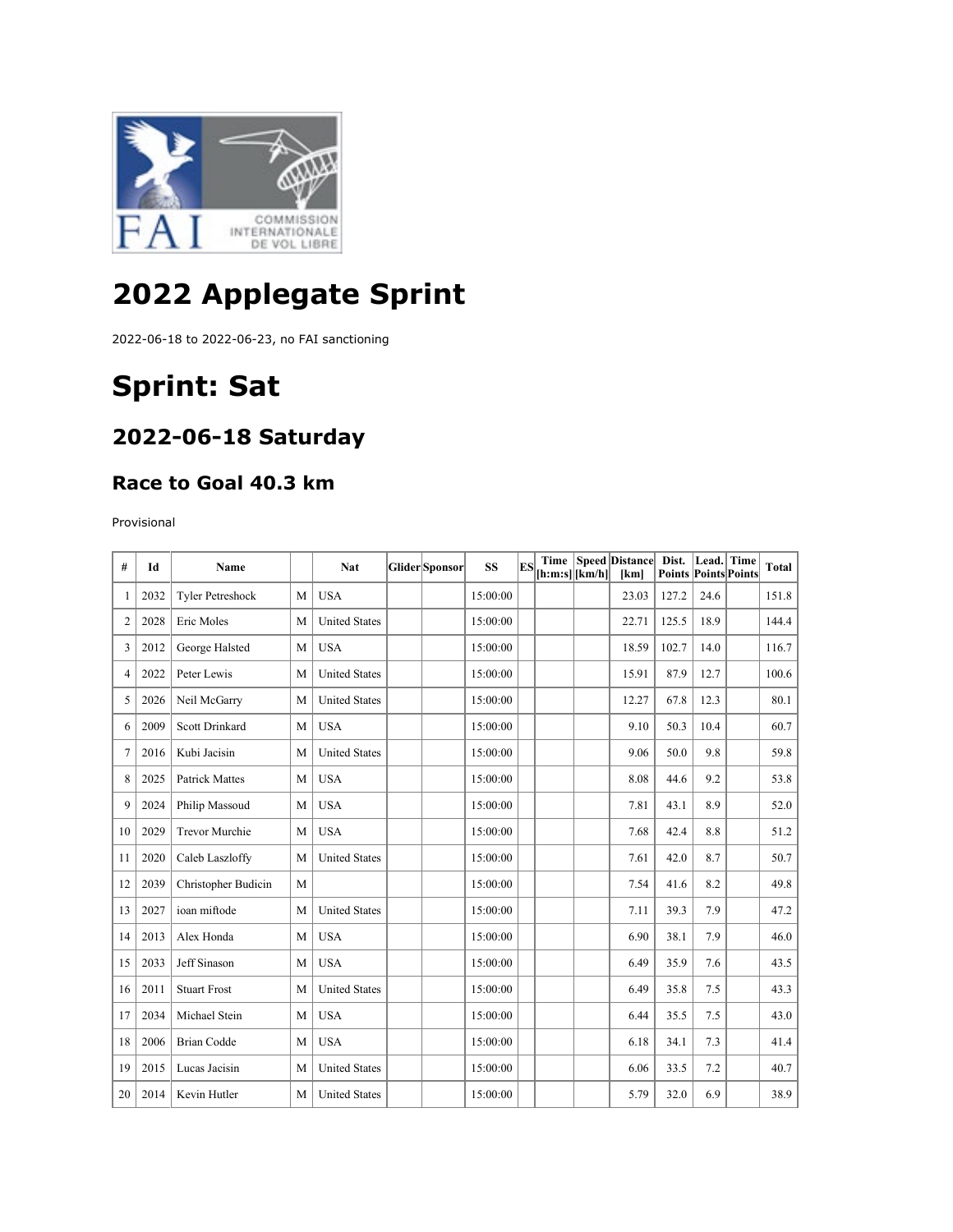| #  | Id   | Name                   |              | Nat                  | Glider Sponsor | <b>SS</b> | ES | $[h:m:s][km/h][m]$ | Time   Speed   Distance  <br>[km] | Dist.<br><b>Points Points Points</b> |     | Lead. Time | Total |
|----|------|------------------------|--------------|----------------------|----------------|-----------|----|--------------------|-----------------------------------|--------------------------------------|-----|------------|-------|
| 21 | 2002 | Charles Bedell         | M            | <b>United States</b> |                | 15:00:00  |    |                    | 5.51                              | 30.4                                 | 6.6 |            | 37.0  |
| 22 | 2008 | Richard Donovan        | M            | <b>USA</b>           |                | 15:00:00  |    |                    | 5.45                              | 30.1                                 | 6.6 |            | 36.7  |
| 23 | 2019 | Kenneth Kim            | M            | <b>United States</b> |                | 15:00:00  |    |                    | 5.00                              | 27.6                                 | 6.2 |            | 33.8  |
| 24 | 2003 | chris brown            | M            | <b>USA</b>           |                | 15:00:00  |    |                    | 5.00                              | 27.6                                 | 5.8 |            | 33.4  |
| 25 | 2010 | Peter Fay              | M            | <b>United States</b> |                | 15:00:00  |    |                    | 5.00                              | 27.6                                 | 5.3 |            | 32.9  |
| 25 | 2031 | <b>JOSEPH OCONNELL</b> | M            | <b>United States</b> |                | 15:00:00  |    |                    | 5.00                              | 27.6                                 | 5.3 |            | 32.9  |
| 27 | 2035 | C.J. Sturtevant        | $\mathbf{F}$ | <b>US</b>            |                |           |    |                    | 5.00                              | 27.6                                 |     |            | 27.6  |
| 27 | 2037 | Alex Tenenbaum         | M            | <b>United States</b> |                |           |    |                    | 5.00                              | 27.6                                 |     |            | 27.6  |
| 27 | 2001 | Ron Andresen           | M            | <b>USA</b>           |                |           |    |                    | 5.00                              | 27.6                                 |     |            | 27.6  |
| 27 | 2038 | Eckehart Zimmermann    | M            | <b>United States</b> |                |           |    |                    | 5.00                              | 27.6                                 |     |            | 27.6  |
| 27 | 2017 | Jake Jacobs            | M            | <b>United States</b> |                |           |    |                    | 5.00                              | 27.6                                 |     |            | 27.6  |

### **Task definition**

| N <sub>0</sub> | Leg Dist.         | Id            | Radius           | Open  | <b>Close</b> | Coordinates                   | Altitude             |
|----------------|-------------------|---------------|------------------|-------|--------------|-------------------------------|----------------------|
| 1              | $0.0 \mathrm{km}$ | <b>WDLAUN</b> | $400 \text{ m}$  | 14:15 | 15:30        | Lat: 42.23135 Lon: -123.00361 | 1164 m               |
| 2 SS           | $1.1 \text{ km}$  | <b>WOODRA</b> | $2000 \text{ m}$ | 15:00 | 18:00        | Lat: 42.22307 Lon: -123.00254 | $1260 \text{ m}$     |
| 3              | $2.3 \text{ km}$  | <b>BURNT</b>  | $400 \text{ m}$  | 15:00 | 18:00        | Lat: 42.25308 Lon: -122.99399 | $1016 \text{ m}$     |
| 4              | 9.4 km            | RAB-PK        | $600 \text{ m}$  | 15:00 | 18:00        | Lat: 42.2749 Lon: -123.08605  | 1147 m               |
| 5              | 15.8 km           | SOUIRS        | $1000 \text{ m}$ | 15:00 | 18:00        | Lat: 42.21866 Lon: -123.02564 | $1006 \; \mathrm{m}$ |
| 6              | 23.2 km           | MT-ISA        | $3000 \text{ m}$ | 15:00 | 18:00        | Lat: 42.30316 Lon: -123.10473 | 1360 m               |
| 7              | 30.5 km           | <b>WOODRA</b> | 2000 m           | 15:00 | 18:00        | Lat: 42.22307 Lon: -123.00254 | $1260 \text{ m}$     |
| 8              | 36.6 km           | SUGARL        | $4000 \text{ m}$ | 15:00 | 18:00        | Lat: 42.28344 Lon: -123.12396 | $1027 \text{ m}$     |
| 9 ES           | 39.7 km           | <b>LONSWD</b> | $1000 \text{ m}$ | 15:00 | 18:00        | Lat: 42.23247 Lon: -123.05552 | 446 m                |
| 10             | $40.3 \text{ km}$ | LONSWD        | $400 \text{ m}$  | 15:00 | 18:00        | Lat: 42.23247 Lon: -123.05552 | 446 m                |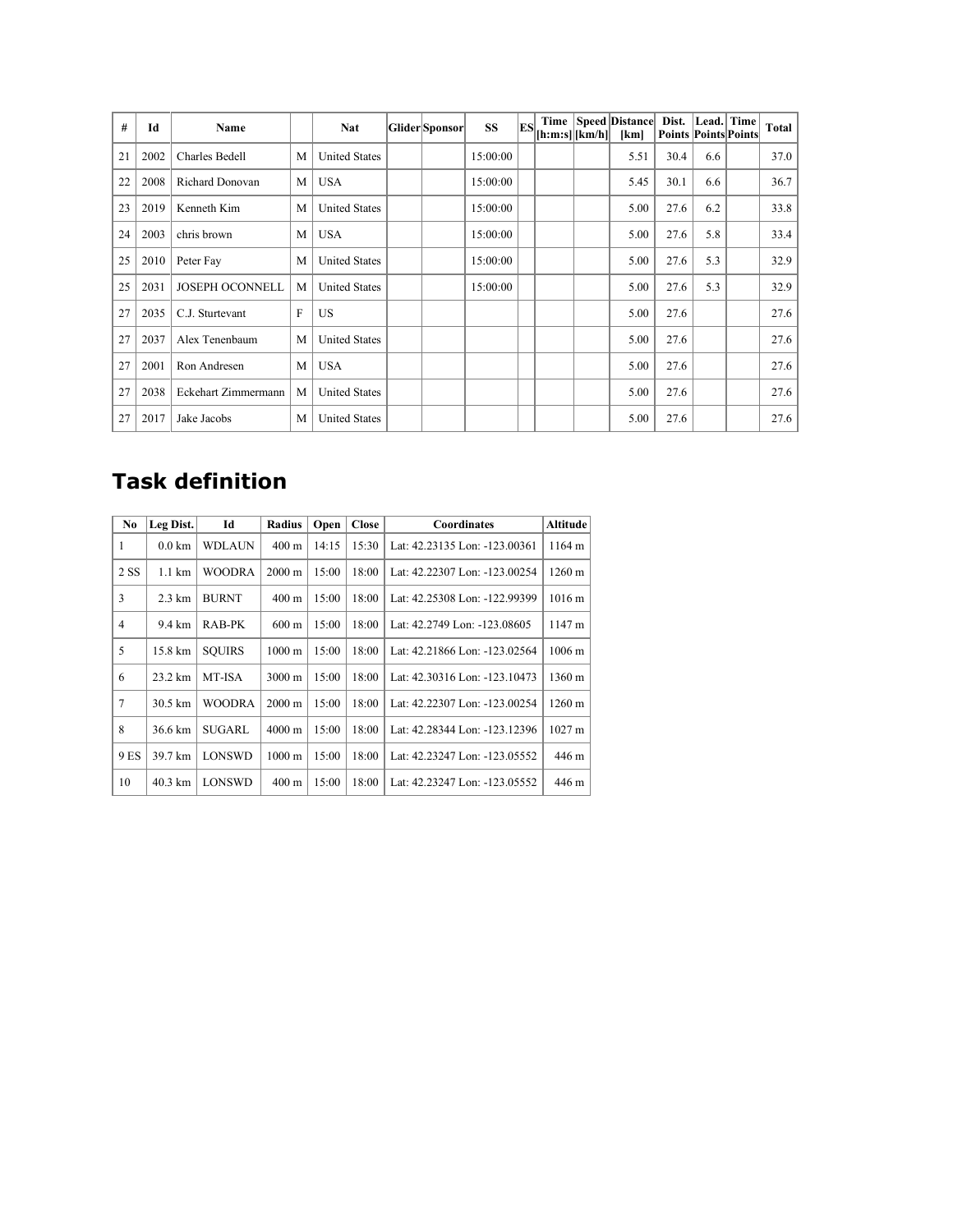## **Pilots not yet processed (NYP)**

| Id   | Name            |
|------|-----------------|
| 2004 | Mike Brown      |
| 2007 | Michael Cook    |
| 2018 | Robert Janzen   |
| 2021 | Alicia Leggett  |
| 2023 | Wade Lippincott |
| 2030 | Wilson Nolan    |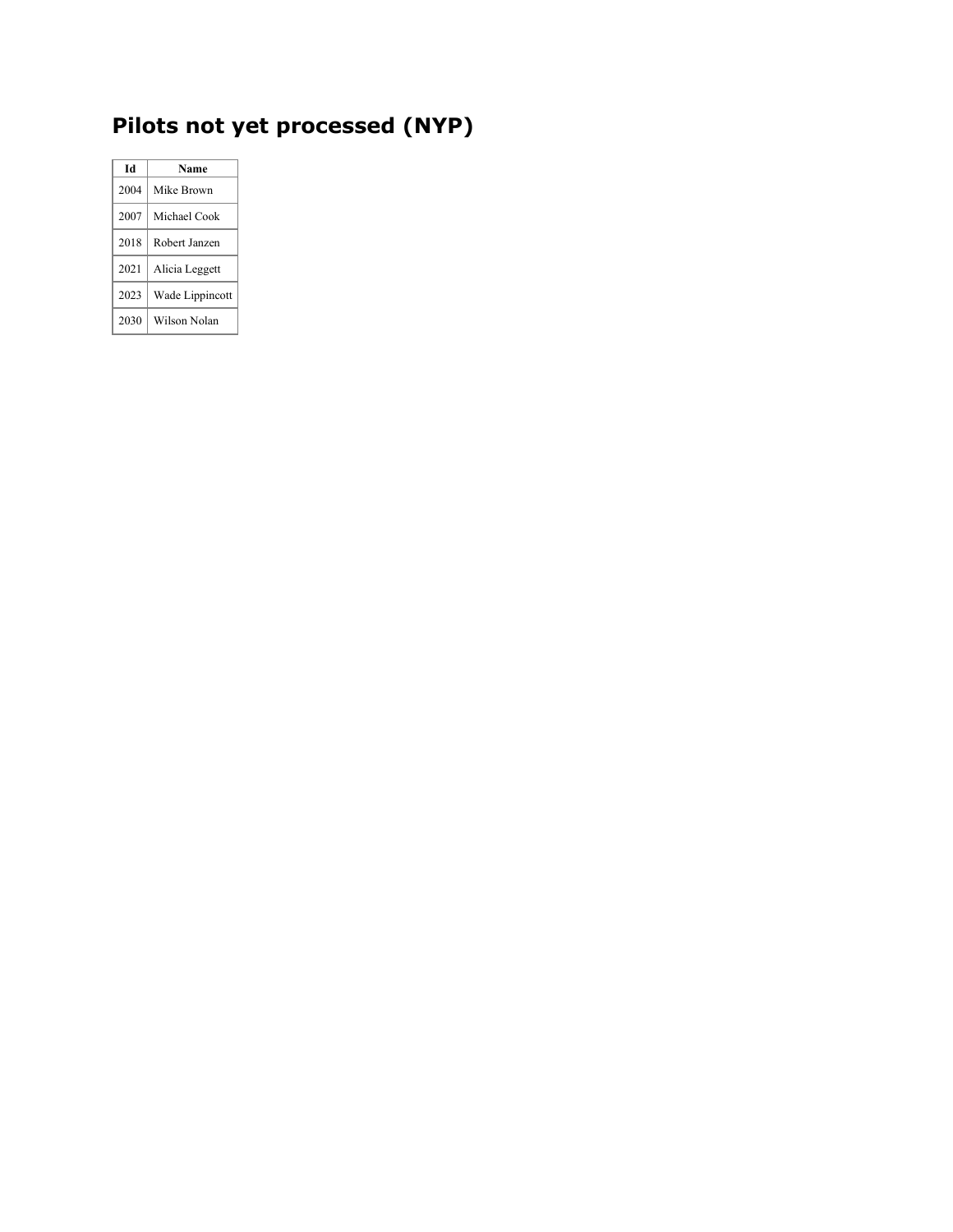### **Task statistics**

| param                           | value                     |
|---------------------------------|---------------------------|
| ss distance                     | 38.574                    |
| task distance                   | 40.273                    |
| launch to ess distance          | 39.673                    |
| no_of_pilots_present            | 31                        |
| no_of_pilots_flying             | 31                        |
| no of pilots lo                 | 31                        |
| no of pilots reaching nom dist  | 0                         |
| no of pilots reaching es        | 0                         |
| no of pilots reaching goal      | 0                         |
| sum flown distance              | 228.542                   |
| best dist                       | 23.03                     |
| best time                       | 0                         |
| worst time                      | 0                         |
| qnh_setting                     | 1013.25                   |
| no of pilots in competition     | 37                        |
| no of pilots landed before stop | 0                         |
| sum dist over min               | 101.786                   |
| sum real dist over min          | 101.786                   |
| sum flown distances             | 228.542                   |
| best real dist                  | 23.03                     |
| last start time                 | 2022-06-18T15:00:00-07:00 |
| max time to get time points     | 0                         |
| goalratio                       | 0                         |
| arrival weight                  | 0                         |
| departure weight                | 0                         |
| leading weight                  | 0.162                     |
| time weight                     | 0                         |
| distance weight                 | 0.838                     |
| smallest_leading_coefficient    | 1.8954                    |
| available points distance       | 127.2197                  |
| available points time           | 0                         |
| available points departure      | 0                         |
| available points leading        | 24.5938                   |
| available points arrival        | 0                         |
| time validity                   | 0.8669                    |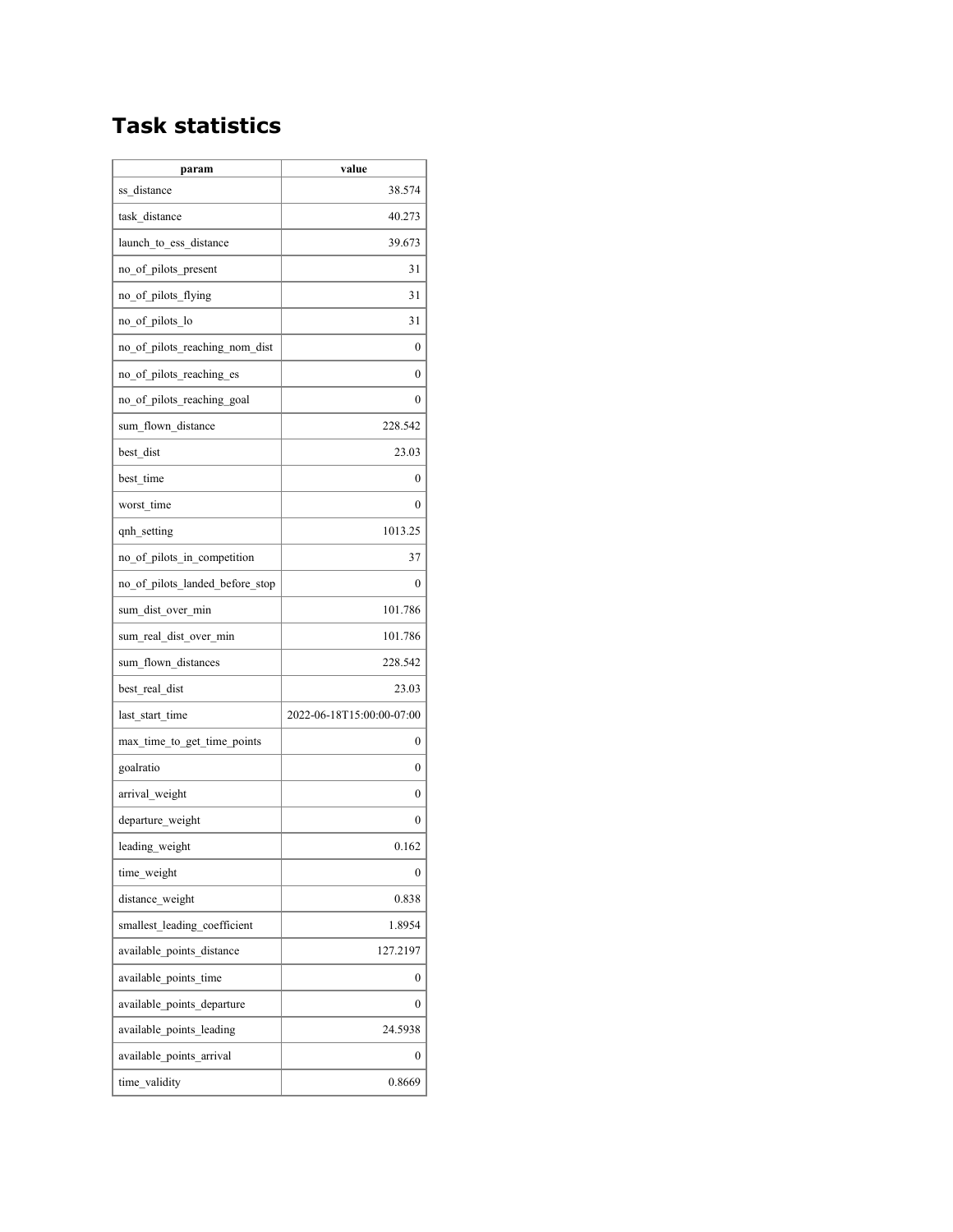| param                       | value  |
|-----------------------------|--------|
| launch validity             |        |
| distance validity           | 0.1751 |
| stop validity               |        |
| day quality                 | 0.1518 |
| fty day validity            | 0.1518 |
| time points stop correction |        |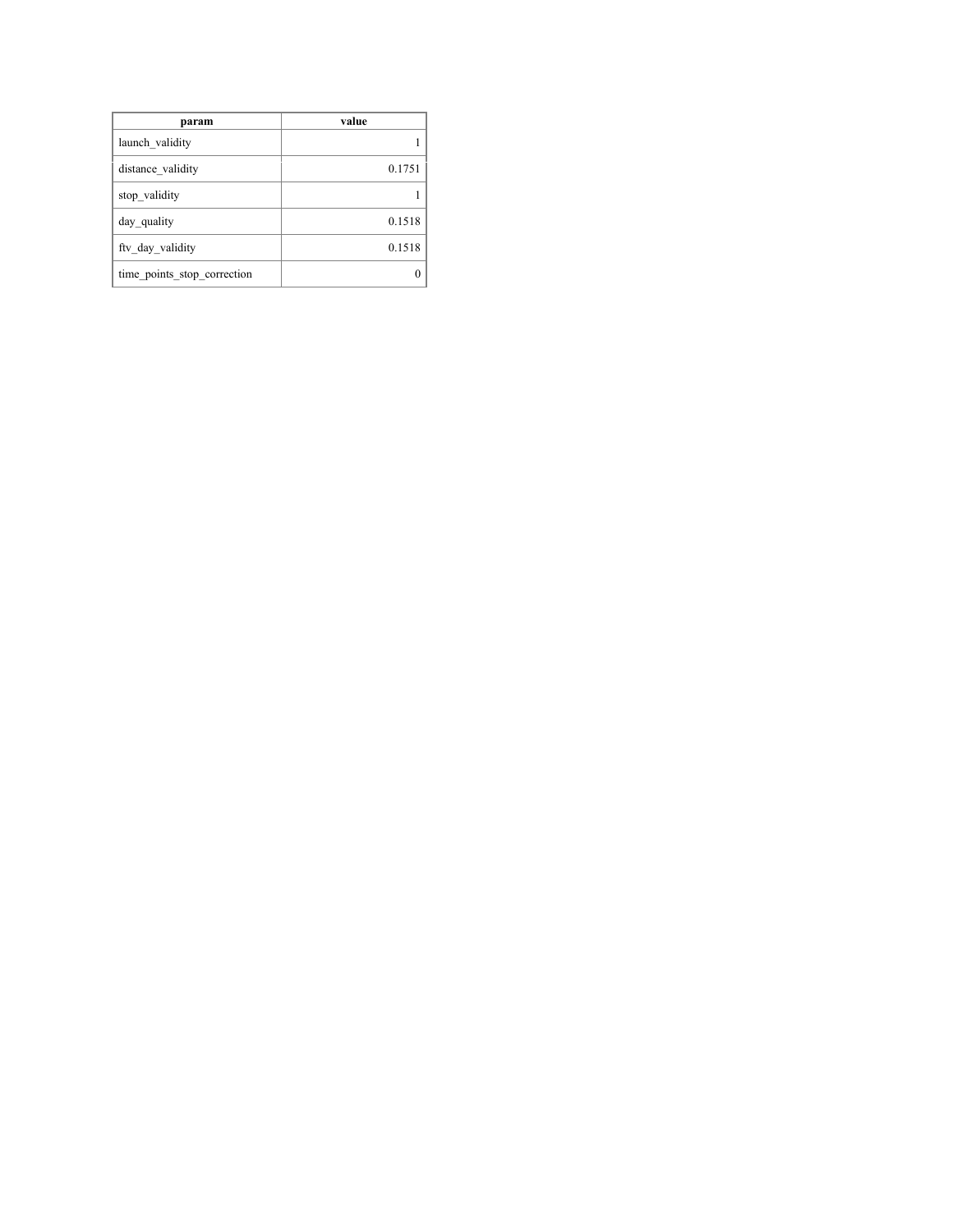### **Scoring formula settings**

| GAP2021<br>id<br>min dist<br>5<br>nom dist<br>35<br>nom time<br>1.25<br>nom launch<br>0.96<br>0.25<br>nom goal<br>day quality override<br>0<br>4<br>bonus gr<br>jump_the_gun_factor<br>0<br>jump the gun max<br>0<br>normalize_1000_before_day_quality<br>0<br>time points if not in goal<br>0<br>use 1000 points for max day quality<br>0<br>use arrival position points<br>0<br>use arrival time points<br>0<br>use_departure_points<br>0<br>use_difficulty_for_distance_points<br>0<br>use distance points<br>1<br>use distance squared for LC<br>0<br>use leading points<br>1<br>use semi circle control zone for goal line<br>1<br>use_time_points<br>1<br>scoring altitude<br><b>GPS</b><br>final glide decelerator<br>none<br>no final glide decelerator reason<br>min time span for valid task<br>38<br>5<br>score back time<br>use proportional leading weight if nobody in goal<br>1<br>leading weight factor<br>1<br>0.005<br>turnpoint radius tolerance<br>turnpoint radius minimum absolute tolerance<br>5<br>number of decimals task results<br>1<br>number of decimals competition results<br>$\boldsymbol{0}$<br>redistribute removed time points as distance points<br>1<br>1 | param                           | value |
|------------------------------------------------------------------------------------------------------------------------------------------------------------------------------------------------------------------------------------------------------------------------------------------------------------------------------------------------------------------------------------------------------------------------------------------------------------------------------------------------------------------------------------------------------------------------------------------------------------------------------------------------------------------------------------------------------------------------------------------------------------------------------------------------------------------------------------------------------------------------------------------------------------------------------------------------------------------------------------------------------------------------------------------------------------------------------------------------------------------------------------------------------------------------------------------------|---------------------------------|-------|
|                                                                                                                                                                                                                                                                                                                                                                                                                                                                                                                                                                                                                                                                                                                                                                                                                                                                                                                                                                                                                                                                                                                                                                                                |                                 |       |
|                                                                                                                                                                                                                                                                                                                                                                                                                                                                                                                                                                                                                                                                                                                                                                                                                                                                                                                                                                                                                                                                                                                                                                                                |                                 |       |
|                                                                                                                                                                                                                                                                                                                                                                                                                                                                                                                                                                                                                                                                                                                                                                                                                                                                                                                                                                                                                                                                                                                                                                                                |                                 |       |
|                                                                                                                                                                                                                                                                                                                                                                                                                                                                                                                                                                                                                                                                                                                                                                                                                                                                                                                                                                                                                                                                                                                                                                                                |                                 |       |
|                                                                                                                                                                                                                                                                                                                                                                                                                                                                                                                                                                                                                                                                                                                                                                                                                                                                                                                                                                                                                                                                                                                                                                                                |                                 |       |
|                                                                                                                                                                                                                                                                                                                                                                                                                                                                                                                                                                                                                                                                                                                                                                                                                                                                                                                                                                                                                                                                                                                                                                                                |                                 |       |
|                                                                                                                                                                                                                                                                                                                                                                                                                                                                                                                                                                                                                                                                                                                                                                                                                                                                                                                                                                                                                                                                                                                                                                                                |                                 |       |
|                                                                                                                                                                                                                                                                                                                                                                                                                                                                                                                                                                                                                                                                                                                                                                                                                                                                                                                                                                                                                                                                                                                                                                                                |                                 |       |
|                                                                                                                                                                                                                                                                                                                                                                                                                                                                                                                                                                                                                                                                                                                                                                                                                                                                                                                                                                                                                                                                                                                                                                                                |                                 |       |
|                                                                                                                                                                                                                                                                                                                                                                                                                                                                                                                                                                                                                                                                                                                                                                                                                                                                                                                                                                                                                                                                                                                                                                                                |                                 |       |
|                                                                                                                                                                                                                                                                                                                                                                                                                                                                                                                                                                                                                                                                                                                                                                                                                                                                                                                                                                                                                                                                                                                                                                                                |                                 |       |
|                                                                                                                                                                                                                                                                                                                                                                                                                                                                                                                                                                                                                                                                                                                                                                                                                                                                                                                                                                                                                                                                                                                                                                                                |                                 |       |
|                                                                                                                                                                                                                                                                                                                                                                                                                                                                                                                                                                                                                                                                                                                                                                                                                                                                                                                                                                                                                                                                                                                                                                                                |                                 |       |
|                                                                                                                                                                                                                                                                                                                                                                                                                                                                                                                                                                                                                                                                                                                                                                                                                                                                                                                                                                                                                                                                                                                                                                                                |                                 |       |
|                                                                                                                                                                                                                                                                                                                                                                                                                                                                                                                                                                                                                                                                                                                                                                                                                                                                                                                                                                                                                                                                                                                                                                                                |                                 |       |
|                                                                                                                                                                                                                                                                                                                                                                                                                                                                                                                                                                                                                                                                                                                                                                                                                                                                                                                                                                                                                                                                                                                                                                                                |                                 |       |
|                                                                                                                                                                                                                                                                                                                                                                                                                                                                                                                                                                                                                                                                                                                                                                                                                                                                                                                                                                                                                                                                                                                                                                                                |                                 |       |
|                                                                                                                                                                                                                                                                                                                                                                                                                                                                                                                                                                                                                                                                                                                                                                                                                                                                                                                                                                                                                                                                                                                                                                                                |                                 |       |
|                                                                                                                                                                                                                                                                                                                                                                                                                                                                                                                                                                                                                                                                                                                                                                                                                                                                                                                                                                                                                                                                                                                                                                                                |                                 |       |
|                                                                                                                                                                                                                                                                                                                                                                                                                                                                                                                                                                                                                                                                                                                                                                                                                                                                                                                                                                                                                                                                                                                                                                                                |                                 |       |
|                                                                                                                                                                                                                                                                                                                                                                                                                                                                                                                                                                                                                                                                                                                                                                                                                                                                                                                                                                                                                                                                                                                                                                                                |                                 |       |
|                                                                                                                                                                                                                                                                                                                                                                                                                                                                                                                                                                                                                                                                                                                                                                                                                                                                                                                                                                                                                                                                                                                                                                                                |                                 |       |
|                                                                                                                                                                                                                                                                                                                                                                                                                                                                                                                                                                                                                                                                                                                                                                                                                                                                                                                                                                                                                                                                                                                                                                                                |                                 |       |
|                                                                                                                                                                                                                                                                                                                                                                                                                                                                                                                                                                                                                                                                                                                                                                                                                                                                                                                                                                                                                                                                                                                                                                                                |                                 |       |
|                                                                                                                                                                                                                                                                                                                                                                                                                                                                                                                                                                                                                                                                                                                                                                                                                                                                                                                                                                                                                                                                                                                                                                                                |                                 |       |
|                                                                                                                                                                                                                                                                                                                                                                                                                                                                                                                                                                                                                                                                                                                                                                                                                                                                                                                                                                                                                                                                                                                                                                                                |                                 |       |
|                                                                                                                                                                                                                                                                                                                                                                                                                                                                                                                                                                                                                                                                                                                                                                                                                                                                                                                                                                                                                                                                                                                                                                                                |                                 |       |
|                                                                                                                                                                                                                                                                                                                                                                                                                                                                                                                                                                                                                                                                                                                                                                                                                                                                                                                                                                                                                                                                                                                                                                                                |                                 |       |
|                                                                                                                                                                                                                                                                                                                                                                                                                                                                                                                                                                                                                                                                                                                                                                                                                                                                                                                                                                                                                                                                                                                                                                                                |                                 |       |
|                                                                                                                                                                                                                                                                                                                                                                                                                                                                                                                                                                                                                                                                                                                                                                                                                                                                                                                                                                                                                                                                                                                                                                                                |                                 |       |
|                                                                                                                                                                                                                                                                                                                                                                                                                                                                                                                                                                                                                                                                                                                                                                                                                                                                                                                                                                                                                                                                                                                                                                                                |                                 |       |
|                                                                                                                                                                                                                                                                                                                                                                                                                                                                                                                                                                                                                                                                                                                                                                                                                                                                                                                                                                                                                                                                                                                                                                                                |                                 |       |
|                                                                                                                                                                                                                                                                                                                                                                                                                                                                                                                                                                                                                                                                                                                                                                                                                                                                                                                                                                                                                                                                                                                                                                                                |                                 |       |
|                                                                                                                                                                                                                                                                                                                                                                                                                                                                                                                                                                                                                                                                                                                                                                                                                                                                                                                                                                                                                                                                                                                                                                                                |                                 |       |
|                                                                                                                                                                                                                                                                                                                                                                                                                                                                                                                                                                                                                                                                                                                                                                                                                                                                                                                                                                                                                                                                                                                                                                                                | use_best_score_for_ftv_validity |       |